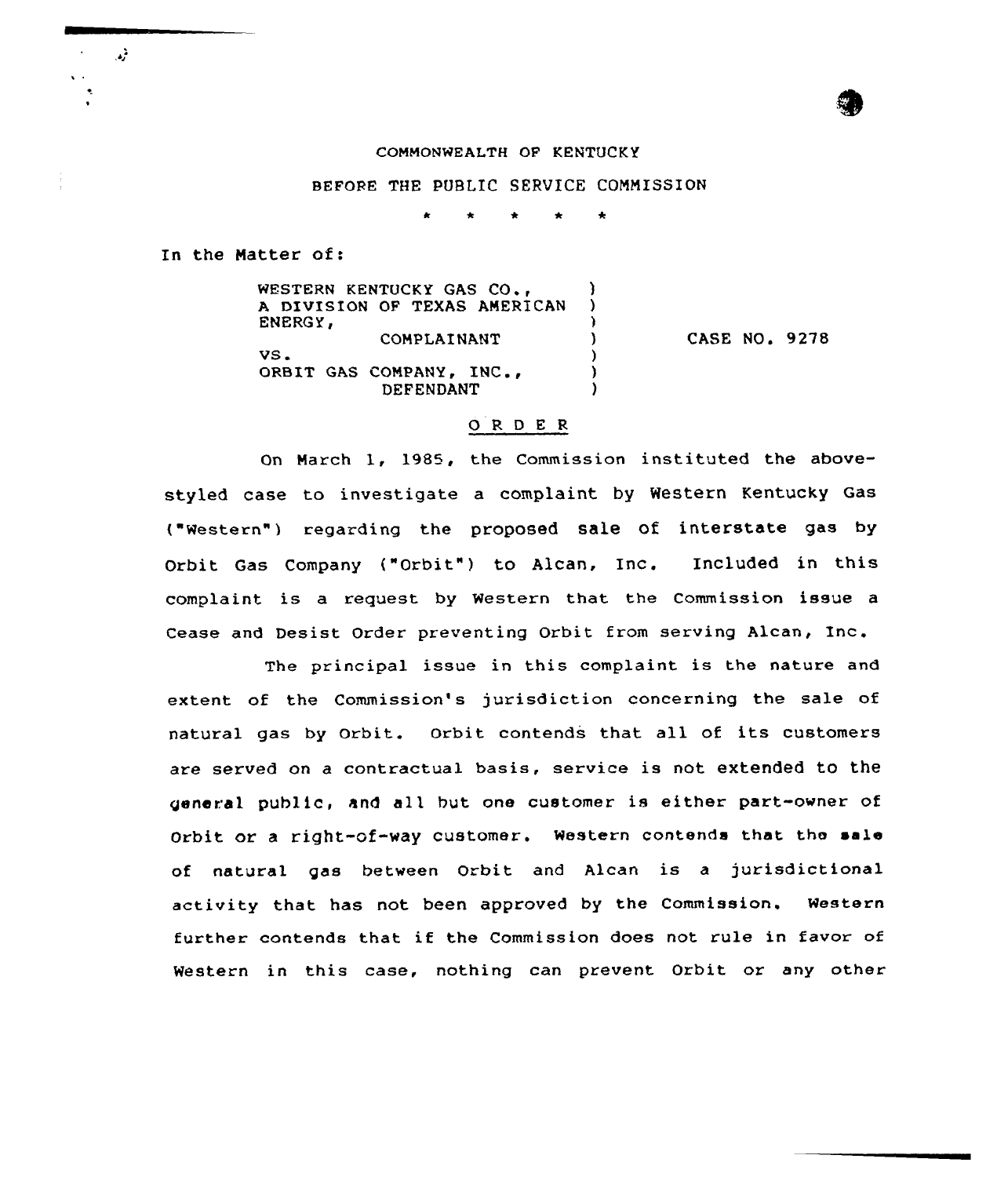non-regulated company from selling gas to Western's other industrial customers, which will adversely affect Westexn's residential ratepayers.

 $\mathbf{r}^{\prime}$ 

The evidentiary record in this case, 9278, consists of testimony taken at the hearing before the Commission on June 4, 1985, responses to written questions submitted to the parties by the Commission, and the evidentiary record of Case  $9046.$ <sup>1</sup> incorporated by reference.

The question of the jurisdictional status of Orbit as a gas utility has come before the Commission previously. In 1970 a 65-mile, 12" transmission pipeline was constructed by Natinnal Steel for National Pipeline to serve its three plants in Hawesville, Kentucky. This pipeline was operated by Orbit (originally doing business as National Chemical) until 1977. While Western objected to the construction of this pipeline, the Commission in 1970 refused to assert jurisdiction due to the limited supply of gas being transported by Orbit to a single group of customers. The Commission also noted that the only customers of Orbit, othex than via easement contracts, were shareholders of Orbit.

In 1973 Orbit began supplying gas to the Borg Warner plant since Western was unable to acquire any new industrial customers under its gas curtailment program. The Commission in 1973 declined to assert jurisdiction over this activity due to the gas curtailmont rostrictions imposed upon Western at the time.

<u>alaman a</u>

<sup>1</sup> Western Kentucky Gas Company, <sup>A</sup> Division of Texas American Energy, Complainant vs. Orbit Gas Company, Inc., Defendant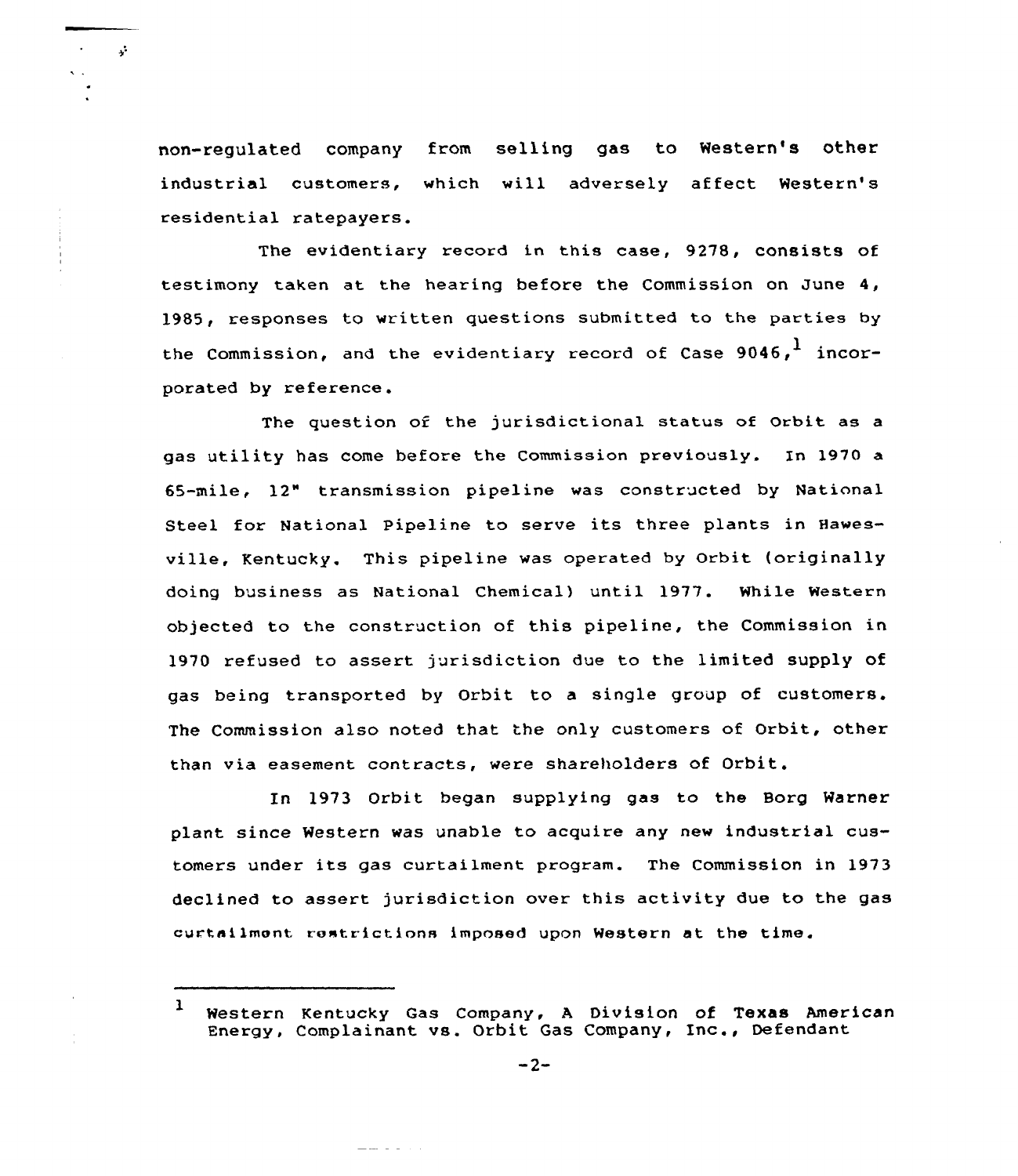Since 1970 Orbit has supplied through sales or transportation service all or part of the natural gas needs to: approximately 100 "farm tap" customers through easement contracts, of whom 30 are on Orbit's own gathering lines and the remainder on National Pipe1ine's (now Western's) 65-mile transmission pipeline; the Ensign Bickford plant; the National Southwire and Southwire plants in Hawesville; Borg warner's York plant; and the Alcan plant. Through 1984 the gas supplied by Orbit to its customers was mostly, if not all, locally-produced gas.

 $\mathcal{R}$ 

During 1984, Orbit contracted with American Natural Resources ("ANR") to purchase supplies of natural gas and transport that gas to Orbit's Kentucky facilities. In order to receive the gas Orbit constructed a 700-foot, 4" connector line between the 30" ANR interstate transmission line and <sup>a</sup> 6" Alcan line (which had been constructed by Alcan several years earlier) . Xn July, 1984, Orbit executed a contract with Alcan to supply up to 1500 Dths of gas per day to Alcan through October 31, 1985. These sales commenced on January 31, 1985.

#### COMMENTARY

KRS 278.010{3) defines <sup>a</sup> utility in part as "any person . . . who owns, controls or operates or manages any facilities used or to be used for in connection with . . . the distribution, sale or furnishing of natural gas  $\ldots$  to or for the public, for compensation . . .; {or) the transporting or conveying of gas . . . for compensation."

Based on information provided in this case Orbit sold 1,031,055 Mcfs of natural gas for \$ 4,528,924 during the period

 $-3-$ 

and the second

الموالي المتعاقبات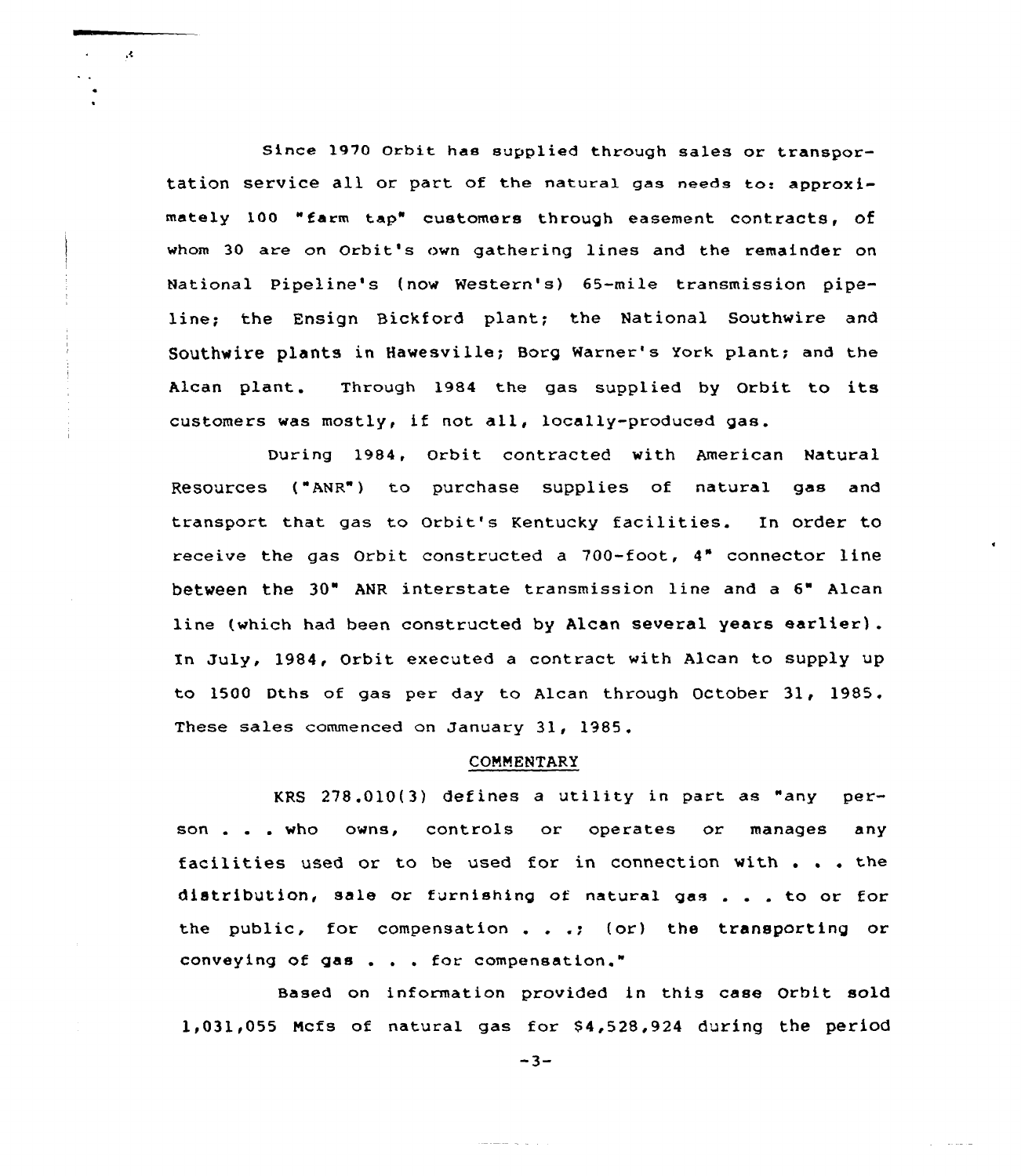April 1, 1983, through April, 1984. From January 1, 1985, through April 1, 1985, 261,434 Ncfs were sold by Orbit to three customers.» National Southwire, Southwire and Alcan. During the period January 1, 1985, through May 31, 1985, Orbit purchased and received approximately 151,363 Dths through its interconnection line with ANR

 $\mathbf{r}$ 

Effective September 1, 1985, Orbit no longer supplies National Southwire, Southwire or the Borg Warner plants with their natural gas needs since Western has purchased National Pipeline's 65-mile transmission pipeline. At present Orbit has three customers: the Alcan and Ensign Bickford plants, and Western. In addition, 30 "farm tap" customers are served from Orbit's gathering lines.

While it is evident that Orbit has been selling and transporting gas at least since 1970 for compensation, the Commission is unconvinced that this activity has caused any significant harm to Western. In fact, the Commission notes that the sale and/or transportation of gas to Alcan has been shared by Western and Orbit for several years, and the existence of Orbit in at least one case has enabled locally-produced gas to serve a Kentucky industry which had no other access to gas (Borg Warner).

The Commission recognizes the importance industrial customers represent to <sup>a</sup> utility which serves primarily residential customers. However, the Federal Energy Regulatory Commission ("FERC") Final Rule {Order No. 436) and other changes occurring in the natural gas industry reflect a movement toward the transportation of customer-owned gas. Western and many

 $-4-$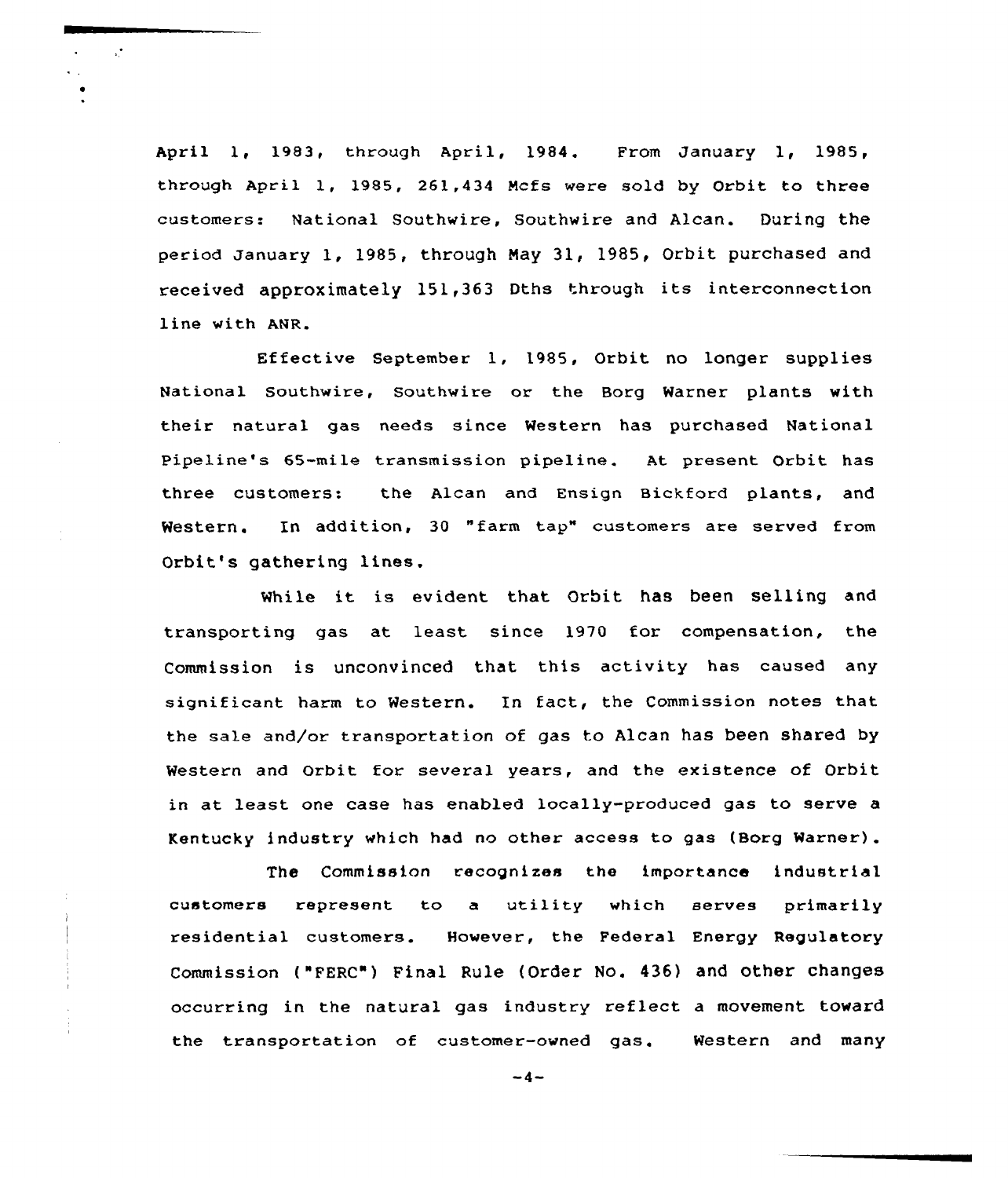jurisdictional gas distribution companies will be affected by the developing competitive environment. These matters will be considered by the Commission in Administrative Case No. 297 (In the Matter of Investigation of Kentucky Regulation in Light of FERC Rulemaking (Docket No. RM85-1) - Natural Gas).

 $\ddot{\phantom{0}}$ 

 $\mathcal{L}$ 

Finally, the Commission has reviewed the history of Orbit and notes that in 1970 the Commission ruled that Orbit's sales were not jurisdictional since they were of a limited nature, primarily to its shareholders. Again, in 1973 when Orbit began supplying the Boxg Warner plant with locally-produced gas, the Commission ruled that this represented no jurisdictional activity, given the unique situation that gas curtailment xepxesented at the time and Western's subsequent inability to supply a willing customer. In each case the basis for denying jurisdiction was predicated on a unigue situation: in 1970, supply to shareholders, and in 1973, supply during a period of gas curtailment to Western.

## CONCLUSION

After reviewing the record, the Commission is of the opinion and finds that:

1. At least two of Orbit's current customers, Alcan and Ensign Bickford, are interpreted to be the public in the context of KRS 278.010(3)(b)(c).

2. Orbit is a utility as defined in KRS 278.010(3)(b)(c) and should file <sup>a</sup> tariff with the Commission.

 $-5-$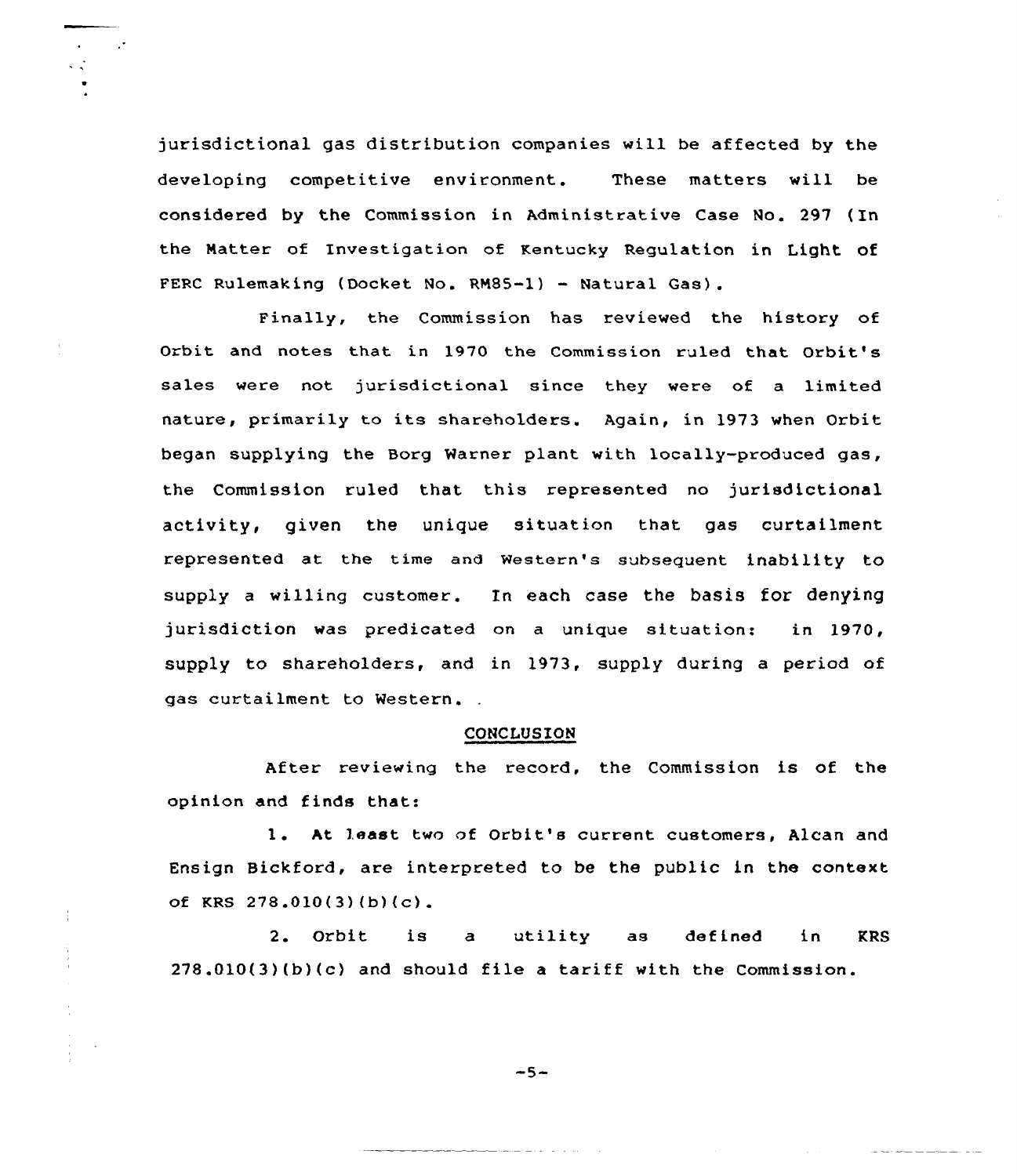3. Orbit's continued sales of natural gas to its existing customers should not adversely affect Western's residential ratepayers, and may provide an incentive to Western to continue searching for the lowest priced gas available.

IT IS THEREFORE ORDERED that:

 $\mathcal{L}$ 

÷,

l. Orbit shall file with the Commission within <sup>30</sup> days of the date of this Order <sup>a</sup> tariff containing schedules of all its rates, charges and tolls, maps of the areas in which it offers service, and all its rules and regulations, for approval by the Commission.

2. Orbit's filing shall follow the requirements in 807 EAR 5:Oll.

3. Orbit shall continue to supply its customers of record as of the date of this Order, but shall not arrange to supply additional customers until its tariff schedules and other related information have been approved by the Commission.

4. The complaint filed by Western against Orbit is hereby dismissed subject to receipt and approval of Orbit's tariff schedules and related information.

 $-6-$